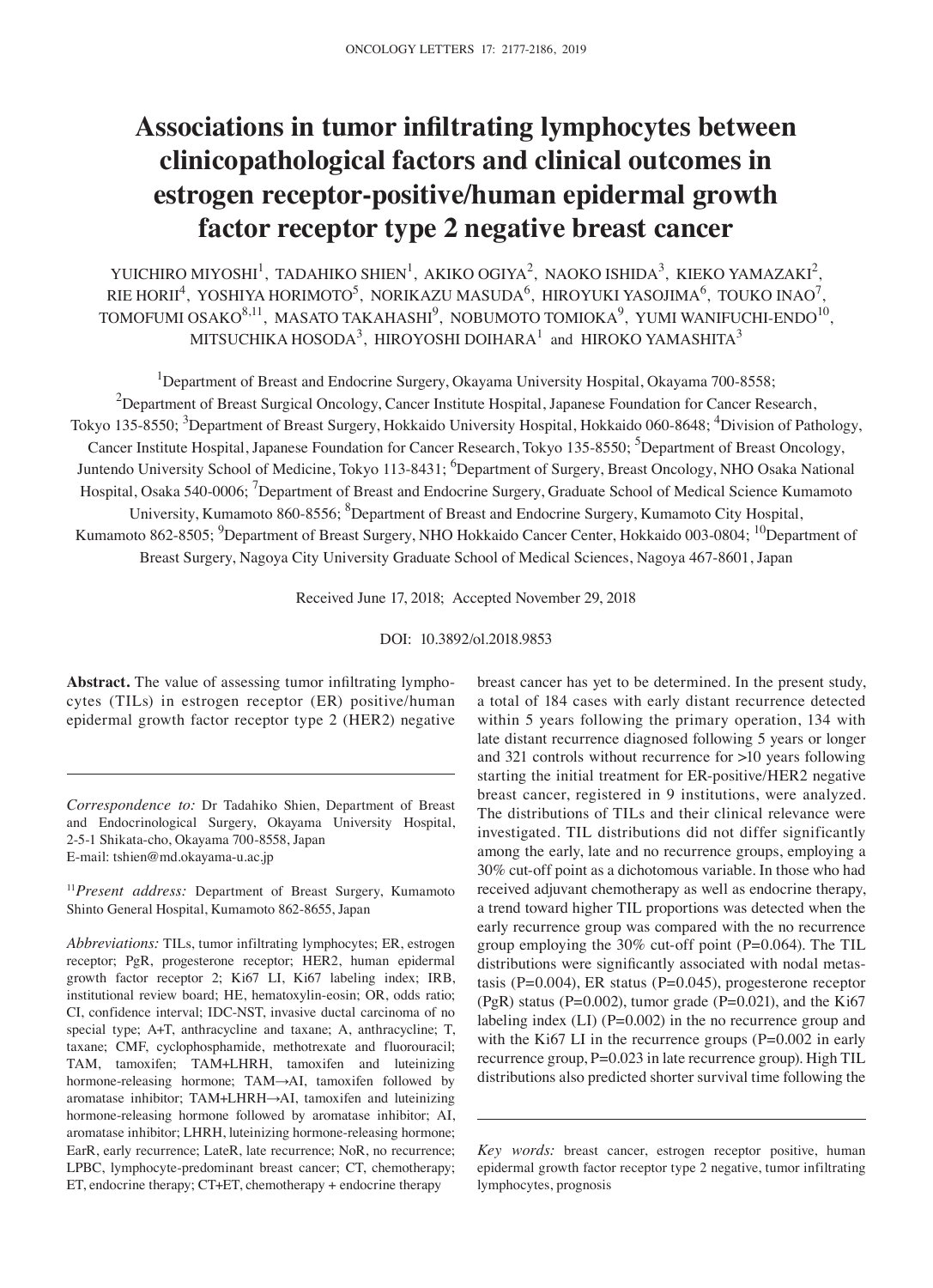detection of recurrence (P=0.026). However, these prognostic interactions were not significant in multivariate analysis  $(P=0.200)$ . The present retrospective study demonstrated no significant interaction between TIL proportions and the timing of recurrence. However, higher TIL proportions were observed in breast cancer patients with aggressive biological phenotypes, which tended to be more responsive to chemotherapy. The clinical relevance of stromal TILs for identifying patients who would likely benefit from additional therapies merits further investigation in a larger patient population.

# **Introduction**

Breast cancer is a heterogeneous disease, which is categorized into subtypes according to gene expressions and clinicopathological features (1,2). Luminal subtype, which is one of the recognized subtypes, is characteristically estrogen receptor (ER) positive and human epidermal growth factor receptor type 2 (HER2) negative. Endocrine therapy is considered first, and then chemotherapy in high-risk groups, based on the pathological diagnosis which includes histological classification, tumor grade, the Ki67 labeling index (LI) and lymph node metastasis, as adjuvant systemic therapies (3,4). However, some luminal tumors recur regardless of adjuvant therapy, which is a critical problem that must be overcome to improve patient survival (5).

The importance of tumor infiltrating lymphocytes (TILs) has increasingly been recognized in recent years (6-9). The host immune system appears to influence the development of breast carcinoma (10). In addition to these observations, chemotherapy might trigger recruitment of lymphocytes to tumor nests (11,12). We also need to understand whether TILs have an important role in patients receiving endocrine therapy (13,14). Therefore, we need to understand the biological features and functions of TILs in the breast cancer microenvironment. Many studies have compared TILs among breast cancers to determine their prognostic value. Abundant TILs in highly proliferative tumors such as triple negative breast cancer and HER2 positive breast cancer have been demonstrated (15,16). In a recent study, marked TIL infiltration was found to be associated with better outcomes for patients with these subtypes (17-23). On the other hand, recruitment of TILs was also reported to have variable impacts on the outcomes of ER positive/HER2 negative breast cancers (13,15,24-28). However, details of TIL distributions are lacking as there have been few studies focusing on the timing of recurrence. In addition, the relationships between TIL distributions and the efficacies of systemic therapies such as chemotherapy and endocrine therapy remain poorly understood.

We retrospectively collected data from ER positive/HER2 negative breast cancer cases with early and late distant recurrence and from patients who remained recurrence free for more than ten years, and then identified clinicopathological factors predicting early and late recurrence in ER‑positive/HER2 negative breast cancer cases (29-31). We next investigated the biological and prognostic significance of TILs, by comparing these three groups. We compared proportions of TILs among these groups and investigated associations between TIL distributions and clinicopathological factors in each group.

### **Materials and methods**

*Cases and clinical samples.* This retrospective multi‑institution study was conducted as Scientific Research of the Japanese Breast Cancer Society (29,30). We registered 223 consecutive patients with early distant recurrence and 149 consecutive patients with late distant recurrence of ER‑positive/HER2 negative breast cancer, who had undergone breast surgery and/or neoadjuvant chemotherapy between January 2000 and December 2004, from nine institutions. These institutes were Okayama University, the Cancer Institute Hospital, the Japanese Foundation for Cancer Research, Hokkaido University, Juntendo University, National Health Organization (NHO) Osaka National Hospital, Kumamoto University, Kumamoto City Hospital, the NHO Hokkaido Cancer Center, and Nagoya City University. Early recurrence was diagnosed based on distant metastasis within 5 years, late recurrence as distant metastasis more than 5 years after initial treatment. For each late recurrence patient, in general, two age-matched patients free of recurrence for more than ten years were randomly selected using RAND in combination with Excel software at each institution. In total, 321 patients who had been recurrence free for more than ten years served as study controls. The study protocol was approved by the institutional review board (IRB) of each participating institution and conformed to the guidelines of the 1996 Declaration of Helsinki. Opting out and a waiver of informed consent were options, as anonymized archival specimens were used in this retrospective study.

Expressions of ER, PgR, HER2, and Ki67 LI were centrally assessed employing immunohistochemistry. HER2‑positive tumors were excluded from this study. The details were documented in our previous report (30).

Hematoxylin and eosin (H&E) stained sections were available from 639 of the registered patients (early recurrence: n=184, late recurrence: n=134, no recurrence: n=321). In these cases with available sections, TIL proportions were compared among the three groups. We also assessed the relationships between TIL proportions and other clinicopathological features. Moreover, the relationship between TIL proportions and survival time after recurrence was evaluated for both groups with recurrent disease, i.e., both late and early recurrence.

*Evaluation of TILs.* H&E‑stained sections were utilized for evaluation of TILs. The percentages of stromal lymphocytes, serving as a predefined criterion in Denkert's *et al* and Loi's *et al* reports (8,25,32), were evaluated by two observers. Stromal TILs were measured as the percentage of immune cells in stromal tissue within the tumor that showed a mononuclear immunological infiltrate (Fig. 1). Heterogeneous distributions were documented in almost all of the sections examined. Therefore, hot spots, cold spots, and Tertiary Lymphoid Structure were not taken into consideration in any of the measurements conducted; instead, one representative area was selected and evaluated. The findings were categorized according to three possible cut‑off points for TIL proportions (10, 30, and 50%).

*Statistical analysis.* Differences in clinicopathological data were compared between cases with and without recurrence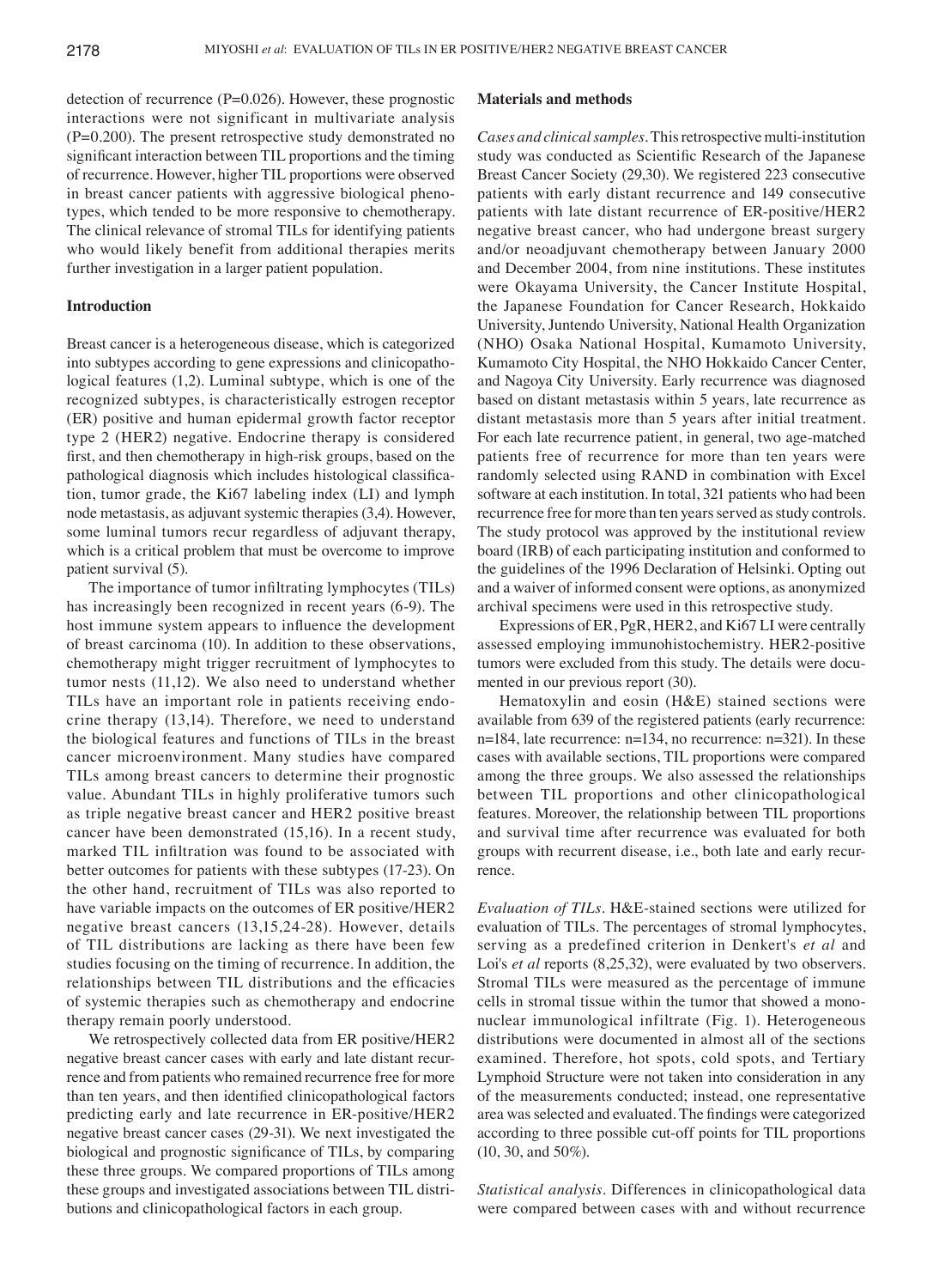Δ

в

employing the Chi‑square test. The Chi square test was utilized when investigating associations between the TIL distribution and clinicopathological features in each group. The Kaplan-Meier method was used to estimate survival duration from the time‑point of recurrence detection. Differences between overall survival curves were determined with the log-rank test. For both univariate and multivariate analyses, Cox regression was used to evaluate the influences of the variables on survival time. All of the data were analyzed employing JMP 11.0.0 (SAS Institute Inc., Cary, NC, USA) statistical software. A value of P<0.05 was considered to indicate a statistically significant difference.

## **Results**

*Patient characteristics.* Patient characteristics are presented in Table I. The median follow-up durations were 72 (range, 14-179), 133 (range, 67‑177) and 128 (range, 57‑179) months in the early, late and no recurrence groups, respectively. During follow-up of these 639 patients, 69.5% (128/184) of those with early recurrence and 31.3% (42/134) of those with late recurrence died of breast cancer. The histology was invasive ductal carcinoma in 94.0% (173/184), 93.2% (125/134) and 93.1% (299/321) of the early, late, and no recurrence groups, respectively. The recurrences were local in 20.1% (37/184) of the early recurrence group and in 28.3% (38/134) of the late recurrence group. Adjuvant endocrine therapy alone had been administered to 28.8% (53/184) of the early recurrence cases, 41.0% (55/134) of the late recurrence cases, and 56.0% (180/321) of the controls, while 53.8% (99/184), 51.4% (69/134) and 32.3% (104/321), respectively, received both adjuvant chemotherapy and endocrine therapy. The adjuvant chemotherapy consisted mainly of anthracyclines and/or taxanes.

*Distributions of TILs.* The TIL distributions are shown in Table II. Percentages of TILs did not differ significantly among the three groups ( $P=0.556$ ). In previous reports, various cut-off points were utilized (10, 35, 50 and 60%) (14,25,27,28,33). However, there are as yet no standardized cut‑off points. We selected a 30% cut-off point from among the potential values because there were few cases with TIL proportions lower than 10% or more than 50% in our study. We thus conducted the following analyses employing 30% as the cut-off point.

In each case, various adjuvant therapies had been administered. Therefore, we investigated the TIL distributions according to the presence of adjuvant chemotherapy and endocrine therapy. The odds ratios for recurrence with high TILs are presented in Table III. There were no significant interactions between TIL proportions and the time of recurrence in any of the subgroups. In those who had received adjuvant chemotherapy as well as endocrine therapy, a trend toward higher TIL proportions was detected when the early recurrence group was compared with the no recurrence group employing the 30% cut-off point (P=0.064).

*Associations of TIL proportions with clinicopathological factors.* We assessed whether the proportion of TILs was associated with clinicopathological factors (Table IV). TILs in breast cancer specimens correlated significantly with the Ki67 LI (P=0.002) in the early recurrence group. Nodal metastasis (P=0.008), tumor grade (P=0.008), and Ki67 LI (P=0.023)



Among stromal areas within tumor nests, a small number of TILs ranging from 10 to 29% were identified in (A), but in (B) TIL proportions exceeded 50% (magnification, x400). TILs, tumor infiltrating lymphocytes.

showed significant associations with the proportion of TILs in the late recurrence group. Nodal metastasis  $(P=0.004)$ , ER status (P=0.045), PgR status (P=0.002), tumor grade (P=0.021), and Ki67 LI ( $P=0.002$ ) showed significant associations with the proportion of TILs in the no recurrence group.

*Survival time after distant recurrence.* We analyzed 318 cases (early recurrence: 184 (58%), late recurrence: 134 (42%)) to compare survival duration from the time of recurrence detection between the cases with high and low TIL proportions (Fig. 2). The median follow‑up duration from the detection of recurrence until death due to breast cancer was 39 (0‑141) months in the early recurrence and 34 (0‑89) months in the late recurrence group. The Kaplan-Meier method revealed a significant difference between these two groups in TIL distributions (P=0.026) (Fig. 2). Moreover, the Kaplan-Meier method revealed a trend for higher TIL proportions in the early recurrence group (P=0.080), while there was no difference in the late recurrence group (P=0.187). Univariate analysis of all cases with recurrence revealed TILs, nodal metastasis, and tumor grade to be significant prognostic factors. We selected significant parameters (P<0.20) from among various conventional confounding factors, and performed a multivariate analysis in which nodal metastasis, PgR, tumor grade, and Ki67 LI served as categorical variables. In this multivariate analysis, lymph node metastasis  $(P=0.027)$  was found to be an independent prognostic factor, while the proportion of TILs was not  $(P=0.200)$  (Table V).

## **Discussion**

In this retrospective study, the TIL proportions did not vary among recurrence patterns. However, among those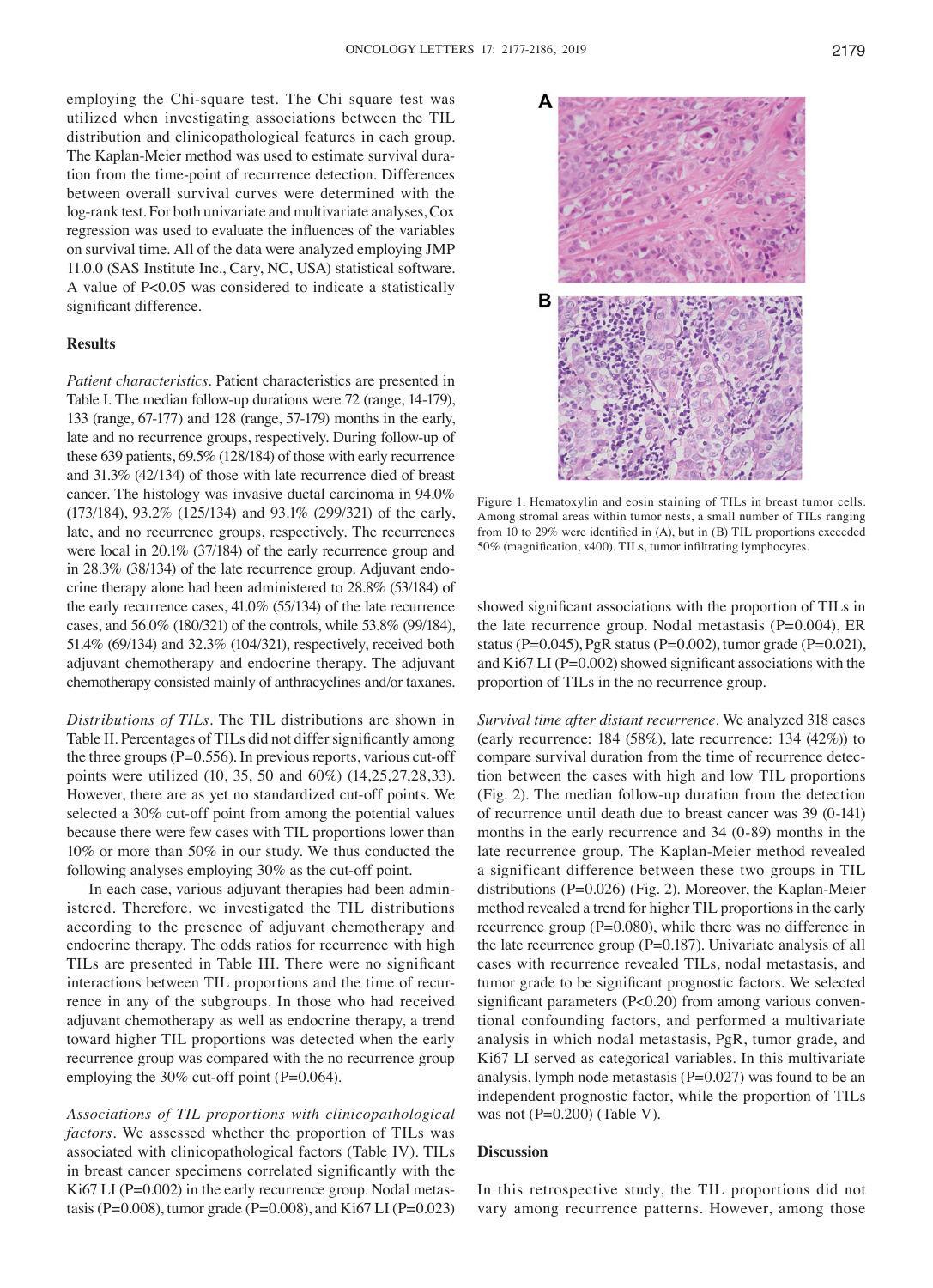|                                            |                        | Number $(\%)$                 |                          | P-value                |                            |                       |  |
|--------------------------------------------|------------------------|-------------------------------|--------------------------|------------------------|----------------------------|-----------------------|--|
| Variable                                   | EarR $(n=184)$         | LateR $(n=134)$ NoR $(n=321)$ |                          |                        | EarR vs. NoR LateR vs. NoR | EarR vs. LateR        |  |
| Age (years)                                |                        |                               |                          |                        |                            |                       |  |
| $\leq 50$                                  | 82 (44.5)              | 49(36.5)                      | 120(37.3)                | 0.113                  | 0.869                      | 0.151                 |  |
| $>50$                                      | 102(55.4)              | 85 (63.4)                     | 201 (62.6)               |                        |                            |                       |  |
| Menopausal status                          |                        |                               |                          |                        |                            |                       |  |
| Post-                                      | 90 (48.9)              | 81 (60.4)                     | 171 (53.2)               | 0.345                  | 0.159                      | $0.041$ <sup>a</sup>  |  |
| Pre-                                       | 94 (51.0)              | 53 (39.5)                     | 150(46.7)                |                        |                            |                       |  |
| <b>Bilateral breast cancer</b>             |                        |                               |                          |                        |                            |                       |  |
| Absent                                     | 169 (91.8)             | 121(90.3)                     | 319 (99.3)               | $< 0.001$ c            | $< 0.001$ <sup>c</sup>     | 0.631                 |  |
| Present                                    | 15(8.1)                | 13(9.7)                       | 2(0.6)                   |                        |                            |                       |  |
| $cT$ (mm)                                  |                        |                               |                          |                        |                            |                       |  |
| $\leq 20$                                  | 49(26.6)               | 44 (32.8)                     | 187 (58.2)               | $< 0.001$ c            | $<0.001$ c                 | 0.23                  |  |
| $>20$                                      | 135(73.3)              | 90(67.1)                      | 134(41.7)                |                        |                            |                       |  |
| cN                                         |                        |                               |                          |                        |                            |                       |  |
| Negative                                   | 93 (50.5)              | 79 (58.9)                     | 267(83.1)                | $< 0.001$ c            | $< 0.001$ <sup>c</sup>     | 0.136                 |  |
| Positive                                   | 91 (49.4)              | 55 (41.0)                     | 54(16.8)                 |                        |                            |                       |  |
| Histological type                          |                        |                               |                          |                        |                            |                       |  |
| <b>IDC-NST</b>                             | 171 (92.9)             | 124(92.5)                     | 297 (92.5)               | 0.864                  | 0.995                      | 0.892                 |  |
| Others                                     | 13(7.0)                | 10(7.4)                       | 24(7.4)                  |                        |                            |                       |  |
|                                            |                        |                               |                          |                        |                            |                       |  |
| Estrogen receptor $(\%)$<br><10            | 16(8.7)                | 10(7.4)                       | 27(8.4)                  | 0.396                  | 0.367                      | 0.915                 |  |
| $10 - 50$                                  | 57 (30.9)              | 43 (32.0)                     | 82(25.5)                 |                        |                            |                       |  |
| $\geq 50$                                  | 111(60.3)              | 81 (60.4)                     | 212 (66.0)               |                        |                            |                       |  |
|                                            |                        |                               |                          |                        |                            |                       |  |
| Progesterone receptor $(\%)$               |                        |                               |                          |                        | 0.609                      |                       |  |
| $≤20%$<br>${>}20\%$                        | 85 (46.2)<br>99 (53.8) | 59 (44.0)<br>75(55.9)         | 133 (41.4)<br>188 (58.5) | 0.298                  |                            | 0.701                 |  |
|                                            |                        |                               |                          |                        |                            |                       |  |
| Tumor grade                                |                        |                               |                          |                        |                            |                       |  |
| 1 or 2                                     | 131 (71.2)             | 106(79.1)                     | 278 (86.6)               | $< 0.001$ <sup>c</sup> | $< 0.001$ <sup>c</sup>     | 0.107                 |  |
| 3                                          | 53 (28.8)              | 28 (20.9)                     | 43 (13.4)                |                        |                            |                       |  |
| $Ki 67(\%)$                                |                        |                               |                          |                        |                            |                       |  |
| $\leq 20$                                  | 136 (73.9)             | 114(85.0)                     | 265 (82.5)               | $< 0.001$ <sup>c</sup> | 0.507                      | $0.014^{a}$           |  |
| $>20$                                      | 48(26.0)               | 20(14.9)                      | 56 (17.4)                |                        |                            |                       |  |
| Local recurrence                           |                        |                               |                          |                        |                            |                       |  |
| Absent                                     | 136 (78.6)             | 96 (71.6)                     | $\boldsymbol{0}$         |                        |                            |                       |  |
| Present                                    | 37(21.3)               | 38 (28.3)                     | $\boldsymbol{0}$         |                        |                            |                       |  |
| Surgical treatment                         |                        |                               |                          |                        |                            |                       |  |
| Total mastectomy                           | 117(63.5)              | 78 (58.2)                     | 106(33.0)                | 0.076                  | $< 0.001$ <sup>c</sup>     | 0.331                 |  |
| Partial mastectomy                         | 67 (36.4)              | 56 (41.7)                     | 215 (66.9)               |                        |                            |                       |  |
| Radiation therapy                          |                        |                               |                          |                        |                            |                       |  |
| Absent<br>Present                          | 100(54.3)              | 92 (68.6)                     | 149 (46.4)               | $< 0.001$ <sup>c</sup> | $<0.001$ c                 | 0.009 <sup>b</sup>    |  |
|                                            | 84 (45.6)              | 42(31.3)                      | 172(53.5)                |                        |                            |                       |  |
| Adjuvant treatment                         |                        |                               |                          |                        |                            |                       |  |
| None                                       | 13(7.0)                | 4(2.9)                        | 30(9.3)                  | $< 0.001$ c            | $< 0.001$ c                | $0.021$ <sup>a</sup>  |  |
| Chemotherapy only                          | 19(10.3)               | 6(4.4)                        | 7(2.1)                   |                        |                            |                       |  |
| Endocrine therapy only<br>Combined therapy | 53 (28.8)<br>99 (53.8) | 55 (41.0)<br>69(51.4)         | 180 (56.0)<br>104(32.4)  |                        |                            |                       |  |
|                                            |                        |                               |                          |                        |                            |                       |  |
| Neoadjuvant<br>chemotherapy                |                        |                               |                          |                        |                            |                       |  |
| Absent                                     | 168 (91.3)             | 131 (97.7)                    | 305 (95.3)               | 0.076                  | 0.198                      | $0.011$ $\mathrm{^a}$ |  |
| Present                                    | 16(8.7)                | 3(2.2)                        | 15(4.6)                  |                        |                            |                       |  |

| Table I. Clinicopathological factors according to the time of recurrence. |
|---------------------------------------------------------------------------|
|---------------------------------------------------------------------------|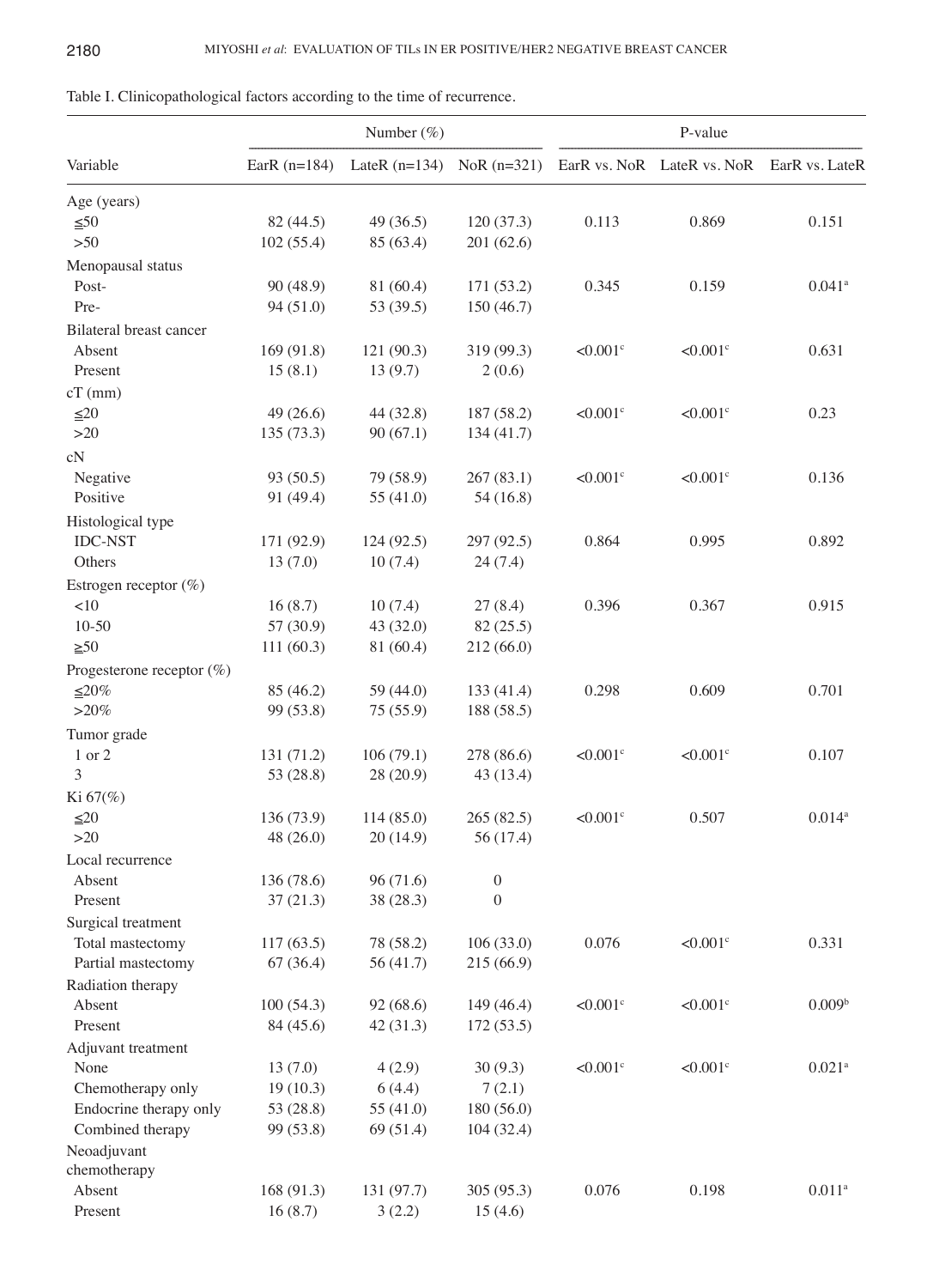|                      |                | Number $(\%)$ |           | P-value |                                                                         |  |  |
|----------------------|----------------|---------------|-----------|---------|-------------------------------------------------------------------------|--|--|
| Variable             | EarR $(n=184)$ |               |           |         | LateR $(n=134)$ NoR $(n=321)$ EarR vs. NoR LateR vs. NoR EarR vs. LateR |  |  |
| Chemotherapy         |                |               |           |         |                                                                         |  |  |
| $A+T$                | 54 (29.3)      | 22(16.4)      | 42(13.0)  |         |                                                                         |  |  |
| A                    | 39(21.2)       | 31(23.1)      | 40 (12.4) |         |                                                                         |  |  |
| T                    | 6(3.2)         | 7(5.2)        | 13(4.0)   |         |                                                                         |  |  |
| <b>CMF</b>           | 17(9.2)        | 12(8.9)       | 13(4.0)   |         |                                                                         |  |  |
| Others               | 2(1.0)         | 3(2.2)        | 3(0.9)    |         |                                                                         |  |  |
| None                 | 66 (35.8)      | 59 (44.0)     | 210(65.4) |         |                                                                         |  |  |
| Endocrine therapy    |                |               |           |         |                                                                         |  |  |
| <b>TAM</b>           | 61(33.1)       | 34(25.3)      | 68 (21.1) |         |                                                                         |  |  |
| TAM+LHRH             | 30(16.3)       | 18 (13.4)     | 35(10.9)  |         |                                                                         |  |  |
| $TAM \rightarrow AI$ | 16(8.7)        | 36(26.8)      | 72 (22.4) |         |                                                                         |  |  |
| TAM+LHRH→AI          | 1(0.5)         | 3(2.2)        | 15(4.6)   |         |                                                                         |  |  |
| AI                   | 39(21.2)       | 27(20.1)      | 87(27.1)  |         |                                                                         |  |  |
| <b>LHRH</b>          | 5(2.7)         | 6(4.4)        | 7(2.1)    |         |                                                                         |  |  |
| None                 | 32(17.3)       | 10(7.4)       | 37(11.5)  |         |                                                                         |  |  |

## Table I. Continued.

<sup>a</sup>P<0.05; <sup>b</sup>P<0.01; <sup>c</sup>P<0.001. EarR, early recurrence; LateR, late recurrence; NoR, no recurrence; IDC-NST, invasive ductal carcinoma of no special type; A+T, anthracycline and taxane; A, anthracycline; T, taxane; CMF, cyclophosphamide, methotrexate, and fluorouracil; TAM, tamoxifen; TAM+LHRH, tamoxifen and luteinizing hormone‑releasing hormone; TAM→AI, tamoxifen followed by aromatase inhibitor; TAM+LHRH→AI, tamoxifen and luteinizing hormone‑releasing hormone followed by aromatase inhibitor; AI, aromatase inhibitor; LHRH, luteinizing hormone‑releasing hormone; Ki67 Labeling index, Ki67 LI.

receiving chemotherapy and endocrine therapy, cases with higher TIL proportions tended to have fewer recurrences, though the difference did not reach statistical significance. In ER positive breast cancer, the significance of TILs for predicting recurrence appears to be minor, but those cases showing TIL recruitment might benefit from chemotherapy. Higher proportions of TILs were also observed in cancers showing markedly proliferative phenotypes. Further study is needed to identify associations among lymphocyte recruitment, aggressive features of the tumor and responsiveness to chemotherapy.

Many researchers have focused on the significance of differences in TIL proportions among breast cancer cases (7,34). Methods for TIL evaluation varied among these studies. The methods used ranged from evaluation of H&E sections for lymphocyte density and area, immune cell typing with immunohistochemistry and immune cell related transcriptome techniques (35-43). Many previous studies showed higher proportions of TILs to be observed in such de‑differentiated tumors as triple negative breast cancer (25,33,44). As to pathological examinations, tumor grade and Ki67 LI both correlated with higher TIL proportions (25). However, in those with triple negative breast cancer, higher TIL proportions also indicated a better prognosis according to several reports (44,45), while one study found that in ER positive breast cancer accompanied by less recruitment of TILs than the triple negative subtype, the TIL proportions lacked prognostic significance (46). On the other hand, according to a few studies, TILs also correlated with the outcomes of patients with ER positive breast tumors (14,33). The conflicting results obtained in these Table II. Differences in the distributions of TIL proportions among recurrence pattern.

|                | Number $(\%)$ |           |            |         |
|----------------|---------------|-----------|------------|---------|
| TIL positivity | EarR          | LateR     | <b>NoR</b> | P-value |
| $0 - 10\%$     | 11(5.9)       | 4 (2.9)   | 17(5.3)    | 0.556   |
| 10-30%         | 151(82.0)     | 113(84.3) | 261(81.3)  |         |
| 30-50%         | 19(10.3)      | 15(11.1)  | 31(9.6)    |         |
| 50-100%        | 3(1.6)        | 2(1.4)    | 12(3.7)    |         |

EarR, early recurrence; LateR, late recurrence; NoR, no recurrence; TILs, tumor infiltrating lymphocytes.

studies may reflect different study populations and evaluation methods. We utilized H&E‑stained sections to evaluate representative densities of lymphocytes in the stromal area. The data obtained in this case control study of luminal breast tumors were analyzed by comparing TIL proportions among recurrence patterns. We also evaluated time of recurrence in a long‑term follow‑up study.

In our full study population, TILs showed no correlation with the timing of recurrence. However, among those receiving chemotherapy and endocrine therapy, cases with higher TIL proportions tended to experience fewer recurrences, though the difference did not reach statistical significance. We speculated that patients with breast tumors showing higher TIL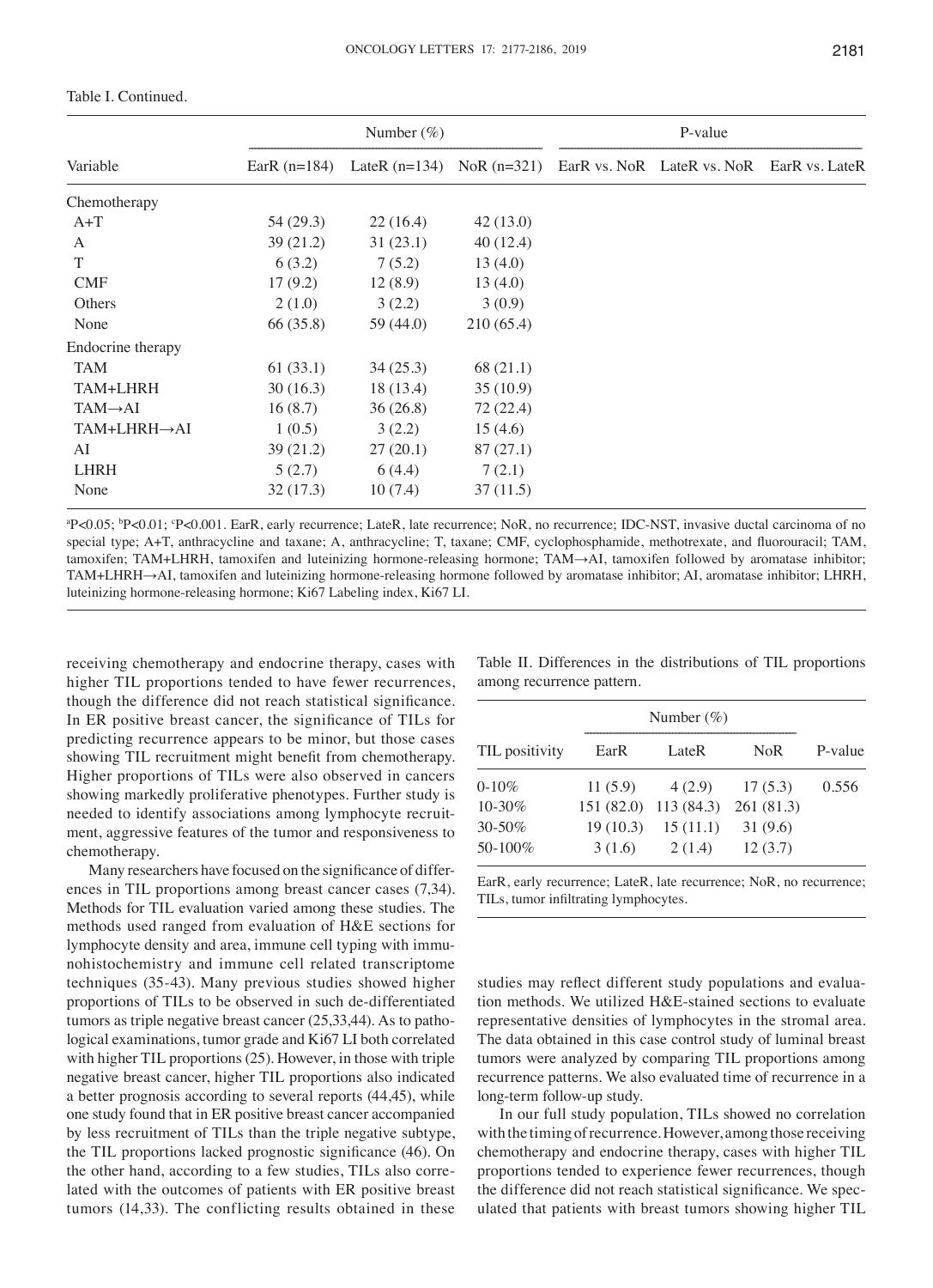| Number with high<br>TILs/total number |        |        | EarR vs. NoR | LateR vs. NoR                     | EarR vs. LateR                      |                                     |
|---------------------------------------|--------|--------|--------------|-----------------------------------|-------------------------------------|-------------------------------------|
| Adjuvant therapy                      | EarR   | LateR  | NoR.         | $OR$ (CI) P-value                 | $OR$ (CI) P-value                   | $OR$ (CI) P-value                   |
| All                                   | 22/184 | 17/134 | 43/321       | $0.877(0.499-1.505)$<br>$P=0.64$  | $0.939(0.502 - 1.686)$<br>$P=0.838$ | $0.934(0.476-1.859)$<br>$P=0.844$   |
| $CT+ET$                               | 13/99  | 12/69  | 24/104       | $0.503(0.234-1.041)$<br>$P=0.064$ | $0.701(0.315-1.494)$<br>$P=0.363$   | $0.718(0.304 - 1.703)$<br>$P=0.447$ |
| ET                                    | 5/53   | 4/55   | 15/180       | $1.145(0.358-3.129)$<br>$P=0.803$ | $0.862(0.237 - 2.502)$<br>$P=0.862$ | 1.328 (0.332-5.641)<br>$P=0.684$    |

Table III. Odds ratios between recurrence patterns.

EarR, early recurrence; LateR, late recurrence; NoR, no recurrence; OR, odds Ratio; CI, confidence interval; CT, chemotherapy; ET, endocrine therapy; CT+ET, chemotherapy + endocrine therapy; TILs, tumor infiltrating lymphocytes.

Table IV. Proportions of high and low TIL numbers in EarR, LateR, and NoR cases, in association with clinicopathological factors.

|                              |          |            |                    |           | Number of TILs $(\%)$ |                    |            |            |                      |
|------------------------------|----------|------------|--------------------|-----------|-----------------------|--------------------|------------|------------|----------------------|
|                              | EarR     |            |                    | LateR     |                       |                    | <b>NoR</b> |            |                      |
| Variable                     | High     | Low        | P-value            | High      | Low                   | P-value            | High       | Low        | P-value              |
| <b>TILs</b>                  |          |            |                    |           |                       |                    |            |            |                      |
| $\leq 50$                    | 12(54.5) | 70(43.2)   | 0.317              | 3(17.6)   | 46(39.3)              | 0.068              | 16(37.2)   | 104(37.4)  | 0.979                |
| $>50$                        | 10(45.4) | 92 (56.7)  |                    | 14 (82.3) | 71 (60.6)             |                    | 27(62.7)   | 174(62.5)  |                      |
| Tumor size (mm)              |          |            |                    |           |                       |                    |            |            |                      |
| $\leq 20$                    | 6(27.2)  | 43(26.5)   | 0.942              | 4(23.5)   | 40(34.1)              | 0.369              | 24(55.8)   | 163(58.6)  | 0.727                |
| $>20$                        | 16(72.7) | 119 (73.4) |                    | 13 (76.4) | 77 (65.8)             |                    | 19(44.1)   | 115(41.3)  |                      |
| Lymph node metastases        |          |            |                    |           |                       |                    |            |            |                      |
| Negative                     | 11(50.0) | 82 (50.6)  | 0.956              | 5(29.4)   | 74 (63.2)             | 0.008 <sup>b</sup> | 29(67.4)   | 238 (85.6) | 0.004                |
| Positive                     | 11(50.0) | 80 (49.3)  |                    | 12(70.5)  | 43 (36.7)             |                    | 14(32.5)   | 40(14.3)   |                      |
| Estrogen receptor $(\%)$     |          |            |                    |           |                       |                    |            |            |                      |
| <10                          | 1(4.5)   | 15(9.2)    | 0.622              | 1(5.8)    | 9(7.6)                | 0.917              | 8 (18.60)  | 19(6.8)    | $0.045^{\rm a}$      |
| $10-50$                      | 6(27.2)  | 51 (31.4)  |                    | 5(29.4)   | 38 (32.4)             |                    | 12 (27.91) | 70(25.1)   |                      |
| $\geq 50$                    | 15(68.1) | 96(59.2)   |                    | 11(64.7)  | 70 (59.8)             |                    | 23 (53.49) | 189(67.9)  |                      |
| Progesterone receptor $(\%)$ |          |            |                    |           |                       |                    |            |            |                      |
| $≤20\%$                      | 9(40.9)  | 76 (46.9)  | 0.594              | 9(52.9)   | 50(42.7)              | 0.430              | 27(62.7)   | 106(38.1)  | 0.002 <sup>b</sup>   |
| $>20\%$                      | 13(59.0) | 86 (53.0)  |                    | 8(47.0)   | 67(57.2)              |                    | 16(37.2)   | 172(61.8)  |                      |
| Histological grade           |          |            |                    |           |                       |                    |            |            |                      |
| 1 or 2                       | 13(59.0) | 118 (72.8) | 0.194              | 9(52.9)   | 97 (82.9)             | 0.008 <sup>b</sup> | 32(74.4)   | 246 (88.4) | $0.020$ <sup>a</sup> |
| 3                            | 9(40.9)  | 44(27.1)   |                    | 8(47.0)   | 20(17.0)              |                    | 11(25.5)   | 32(11.5)   |                      |
| Ki 67 (%)                    |          |            |                    |           |                       |                    |            |            |                      |
| $\leq 20$                    | 10(45.4) | 126(77.7)  | 0.002 <sup>b</sup> | 11(64.7)  | 103(88.0)             | $0.023^{a}$        | 28(65.1)   | 237(85.2)  | 0.002 <sup>b</sup>   |
| $>20$                        | 12(54.5) | 36(22.2)   |                    | 6(35.2)   | 14(11.9)              |                    | 15(34.8)   | 41 (14.7)  |                      |

a P<0.05; <sup>b</sup> P<0.01. EarR, early recurrence; LateR, late recurrence; NoR, no recurrence; Ki67, Ki67 Labeling index; TILs, tumor infiltrating lymphocytes.

proportions might benefit more from chemotherapy. ER positive breast cancer patients received endocrine therapy, which was an important aspect of clinical management. Different adjuvant therapy modalities might make interpreting the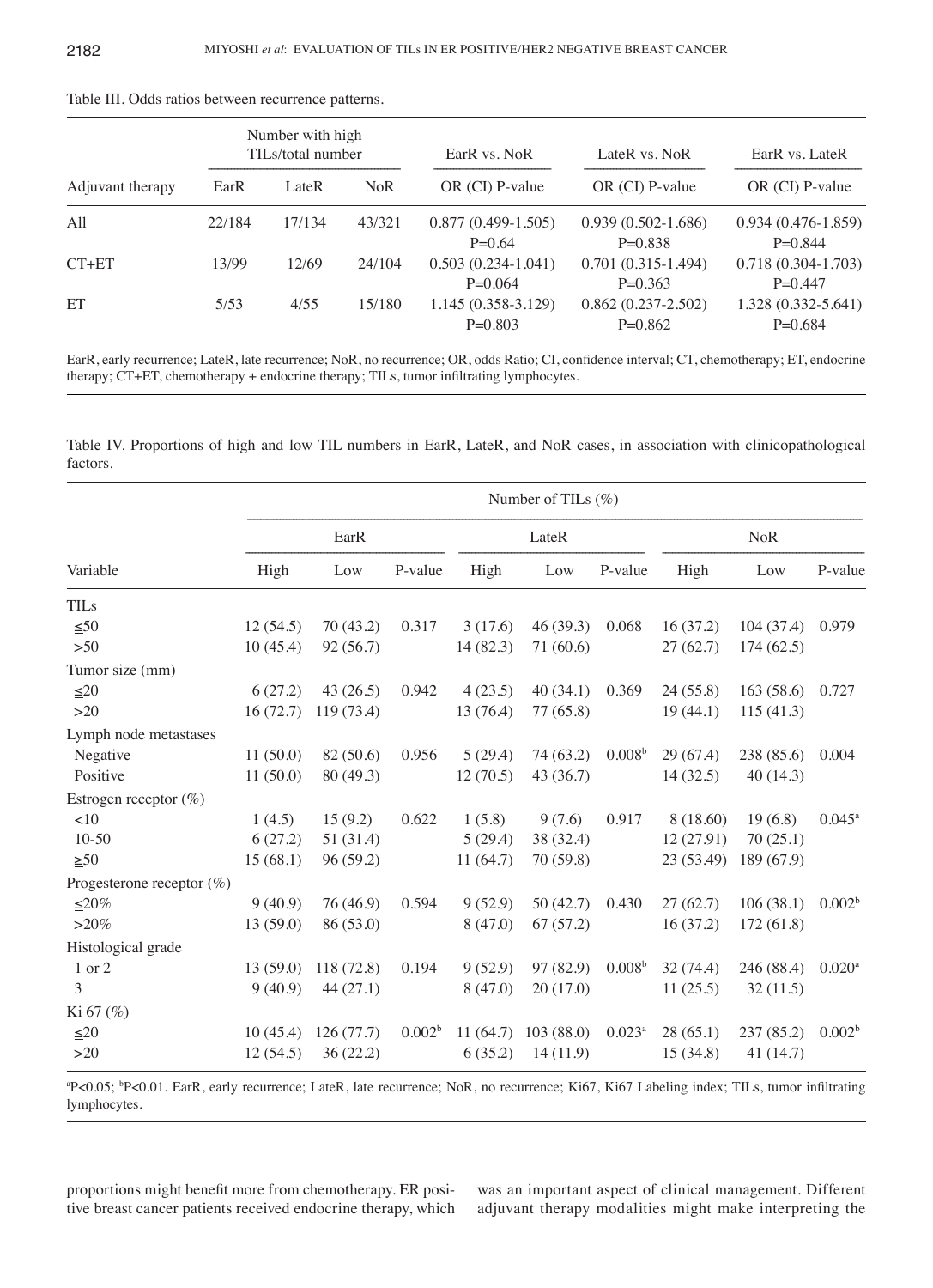|                                         | Hazard ratio           |                      |                        |                      |  |  |  |  |  |
|-----------------------------------------|------------------------|----------------------|------------------------|----------------------|--|--|--|--|--|
| Variable                                | Univariate analysis    | P-value              | Multivariate analysis  | P-value              |  |  |  |  |  |
| TILs $\leq 30/>30$                      | 1.598 (1.028-2.386)    | $0.037$ <sup>a</sup> | 1.348 (0.847-2.072)    | 0.200                |  |  |  |  |  |
| Age (years) $\leq 50$ />50              | $1.160(0.856 - 1.581)$ | 0.338                | Not selected           |                      |  |  |  |  |  |
| Bilateral breast cancer: absent/present | $0.813(0.438-1.376)$   | 0.438                | Not selected           |                      |  |  |  |  |  |
| $cT \le 20/>20$                         | $1.062(0.764-1.503)$   | 0.721                | Not selected           |                      |  |  |  |  |  |
| cN negative/positive                    | $1.500(1.109-2.032)$   | 0.008 <sup>b</sup>   | 1.412 (1.039-1.921)    | $0.027$ <sup>a</sup> |  |  |  |  |  |
| $PgR < 20/ \ge 20$                      | $0.789(0.582 - 1.072)$ | 0.130                | $0.782(0.575-1.065)$   | 0.119                |  |  |  |  |  |
| $Ki67 < 20 / \ge 20$                    | 1.270 (0.888-1.781)    | 0.184                | $1.176(0.806 - 1.681)$ | 0.391                |  |  |  |  |  |
| Tumor grade 1 or 2/3                    | $1.519(1.080-2.105)$   | $0.016^{\rm a}$      | 1.385 (0.976-1.937)    | 0.066                |  |  |  |  |  |

Table V. Univariate and multivariate analyses for survival time from recurrence detection until mortality due to breast cancer.



Figure 2. Survival time from recurrence detection until mortality due to breast cancer. There were significant differences in the (A) recurrence group as a whole. However, there was no significant difference in the (B) early recurrence group or in the (C) late recurrence group. TILs, tumor infiltrating lymphocytes.

roles of TILs difficult. Denkert *et al* (32) defined lymphocyte predominant breast cancer (LPBC) as showing evenly and widely distributed tumor lymphocytes in tumor nests (16). LPBC was defined as a mean density of TILs of at least 50%. However, most luminal breast cancers showed heterogeneous and low‑density infiltration of lymphocytes into the stromal area. Therefore, identifying LPBC might not allow adequate evaluation of luminal breast tumors (16). Reliable methods for evaluating these heterogeneous distributions and the low density of TILs are as yet lacking. According to Vassiliki's report, investigation employing a 35% cut-off point as a binary parameter revealed an interaction between high TIL proportions and better outcomes, but this interaction was not statistically significant (33). According to Denkert's *et al* report, a high proportion of TILs is associated with a high pathological complete response rate (27). Jang and Kwon, employing a 10% cut-off value, reported high TIL proportions to be associated with better outcomes for luminal B (ER positive, HER2 negative, and higher Ki67) breast cancer patients who received adjuvant anthracycline (28). Higher TIL recruitment might make cancer cells more responsive to chemotherapy. The various cut‑off points need to be investigated in terms of their significance when applied with various chemotherapy regimens. Studies utilizing ecological measurements and immune cell typing with immunohistochemistry have shown associations of lymphocytes, specifically their functions, with patient outcomes (15,35,47‑49). The value of H&E‑stained sections for determining lymphocyte density and area might be limited because the function of lymphocyte recruitment around tumor nests is not revealed by this method. Lymphocytes might promote or negatively regulate the growth of tumor nests. Flow cytometry, immunohistochemistry, and transcriptome analysis may be useful for determining the cell counts of specific lymphocyte populations. Further detailed studies, focusing on the function, extent and localization of tumor lymphocytes, are needed.

According to previous reports, high TIL proportions were found in aggressive breast cancer subtypes (15,25). In our present study, in each group, TILs were identified in specimens from cases with a high Ki67 LI. Moreover, the TIL distribution correlated significantly with nodal metastasis, ER status, PgR status, tumor grade, and Ki67 LI in the no recurrence group. High TIL proportions correlated with rapid tumor growth,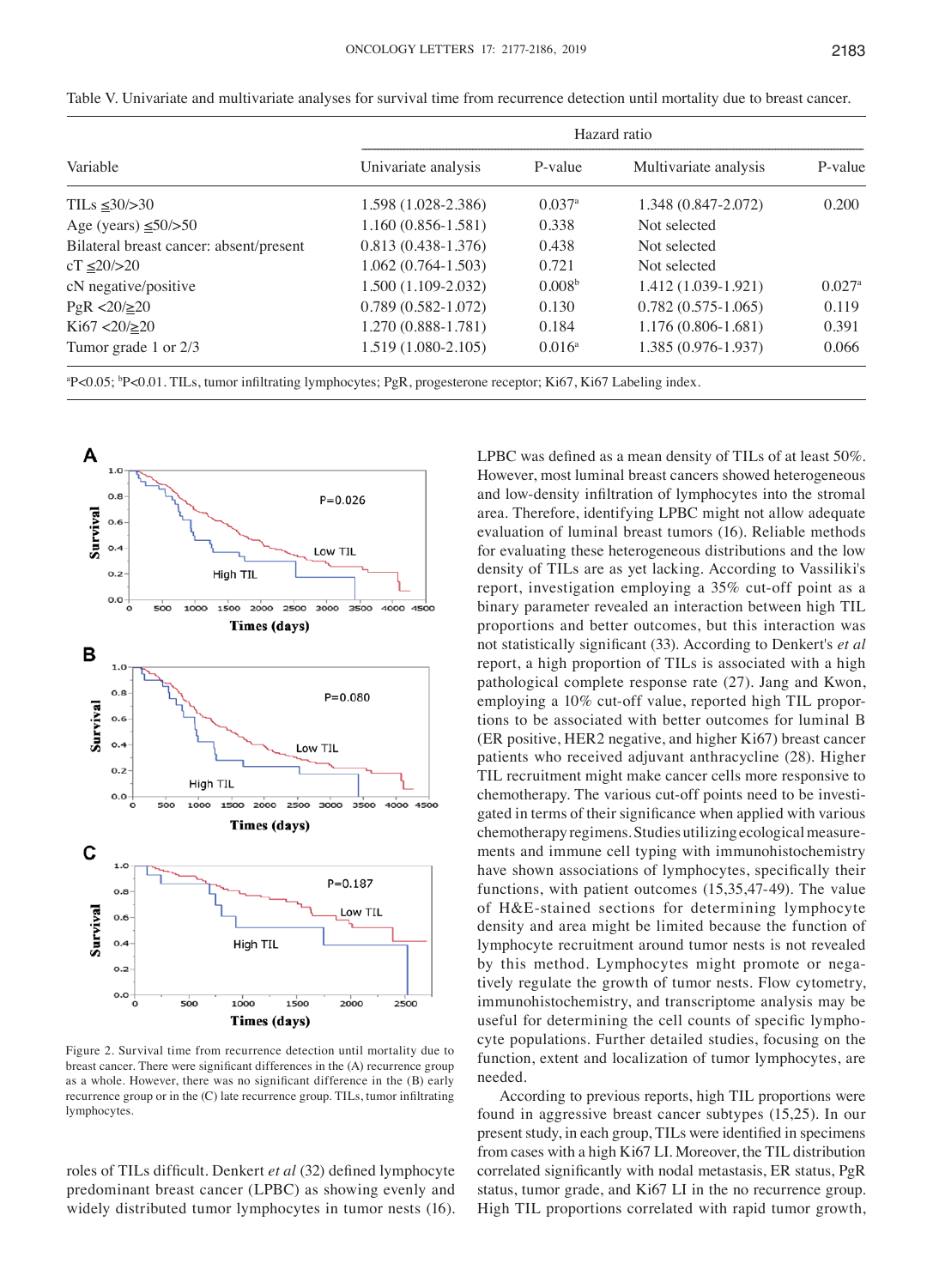leading to death from breast cancer recurrence. Studies have demonstrated associations between high TIL proportions and poorer outcomes (13,26,27). On the other hand, several reports have noted an association between TIL proportions and the effects of chemotherapy (15). We speculated that infiltration and accumulation of TILs might reflect both the aggressiveness and the fragility of cancer cells, suggesting that patients would benefit from cytotoxic agents. However, minor clusters of TILs in luminal breast tumors appear to have little, if any, role in recurrence and thus might not be important when considering various adjuvant settings. On the other hand, patients with breast tumors showing TIL recruitment might have a slightly poorer prognosis after recurrence due to the aggressive nature of these tumors. Luminal subtype tumors are characteristically ER positive and HER2 negative, reflecting heterogeneous breast cancer biology. Hormonal treatment is considered first, and then chemotherapy in high-risk groups, based on the pathological diagnosis which includes histological classification, tumor grade, Ki67 LI and lymph node metastasis. Therefore, we need to investigate the significance of TILs as a predictive factor for selecting therapies such as chemotherapy, endocrine therapy and molecular targeted therapy among prospective cohorts in a well‑planned adjuvant setting. TILs may serve as a surrogate marker for systemic therapies. Additional translational research is also required to fully investigate the significance of potential TIL biomarkers.

Our study is limited by its retrospective, case control design. Therapy selections and intervals varied among physicians. Our results might thus have been affected by selection bias. Also, our sample was small. Therefore, our conclusions are inevitably somewhat controversial. Verification of our findings requires a prospective, well-planned study with a large cohort. In the present study, we utilized a predefined cut‑off point to categorize the subgroups according to different TIL proportions. This cut‑off point was selected from among potential cut‑off value candidates based on our dataset. Therefore, this cut‑off point might not be optimal. An optimal cut‑off point needs to be established, in a future study, based on the details of TIL proportions as a continuous parameter.

In our present study, recruitment of TILs was more often observed in aggressive phenotypes, such as ER positive, HER2 negative breast cancer, but did not significantly predict recurrence. However, higher TIL proportions were observed in breast cancer patients with aggressive biological phenotypes which tended to be more responsive to chemotherapy. The significance of stromal TILs for identifying patients likely to benefit from additional therapies merits investigation in a large future study.

# **Acknowledgements**

The authors would like to thank for Dr Bierta Barfod (Department of Neurosurgery, Katsuta Hospital, Ibaraki, Japan) for proofreading the manuscript.

# **Funding**

The present study was supported by a Grant‑in‑Aid for Scientific Research from the Japanese Breast Cancer Society and the Health and Labour Sciences Research Expenses for Commission, Applied Research for Innovative Treatment of Cancer, H26‑applied‑general‑043 from the Ministry of Health, Labour and Welfare and the Practical Research for Innovative Cancer Control from the Japan Agency for Medical Research and Development, AMED (grant no. 17ck0106307h0001).

### **Availability of data and materials**

The datasets used during the present study are available from the corresponding author upon reasonable request.

## **Authors' contributions**

TS, AO, RH, YH, NM, TI, TO, MT, YWE and HYam designed the study. YM, TS, AO, NI, KY, RH, YH, NM, HYas, TI, TO, MT, NT, YWE, MH, HD, and HYam collected and assessed patient data. NI, MH, and HYam performed the immunohistochemical studies and evaluated the stained specimens. YM and TS evaluated TIL proportions in H&E‑stained sections. YM, HD and TS analyzed the patient data. YM, TS and HD drafted the manuscript. AO, NO, KY, RH, YH, NM, HYas, TI, TO, MT, NT, YWE, MH and HYam revised the manuscript. All authors read and approved the manuscript for submission.

## **Ethics approval and consent to participate**

The study protocol was approved by the IRB of each participating institution. Patients were given the choice of opting out and an informed consent waiver was an option as anonymized archival specimens were used in this retrospective study.

### **Patient consent for publication**

Not applicable.

## **Competing interests**

The authors declare that they have no competing interests.

### **References**

- 1. Mao XY, Lee MJ, Zhu J, Zhu C, Law SM and Snijders AM: Genome‑wide screen identifies a novel prognostic signature for breast cancer survival. Oncotarget 8: 14003‑14016, 2017.
- 2. Tsai M, Lo S, Audeh W, Qamar R, Budway R, Levine E, Whitworth P, Mavromatis B, Zon R, Oldham D, *et al*: Association of 70‑gene signature assay findings with physicians' treatment guidance for patients with early breast cancer classified as intermediate risk by the 21‑gene assay. JAMA Oncol 4: e173470, 2018.
- 3. Palmieri C and Jones A: The 2011 EBCTCG polychemotherapy overview. Lancet 379: 390‑392, 2012.
- 4. Singh K, He X, Kalife ET, Ehdaivand S, Wang Y and Sung CJ: Relationship of histologic grade and histologic subtype with oncotype Dx recurrence score; retrospective review of 863 breast cancer oncotype Dx results. Breast Cancer Res Treat 168: 29‑34, 2018.
- 5. Rouzier R, Perou CM, Symmans WF, Ibrahim N, Cristofanilli M, Anderson K, Hess KR, Stec J, Ayers M, Wagner P, *et al*: Breast cancer molecular subtypes respond differently to preoperative chemotherapy. Clin Cancer Res 11: 5678‑5685, 2005.
- 6. Salgado R, Denkert C, Demaria S, Sirtaine N, Klauschen F, Pruneri G, Wienert S, Van den Eynden G, Baehner FL, Penault-Llorca F, *et al*: The evaluation of tumor-infiltrating lymphocytes (TILs) in breast cancer: Recommendations by an International TILs Working Group 2014. Ann Oncol 26: 259‑271, 2015.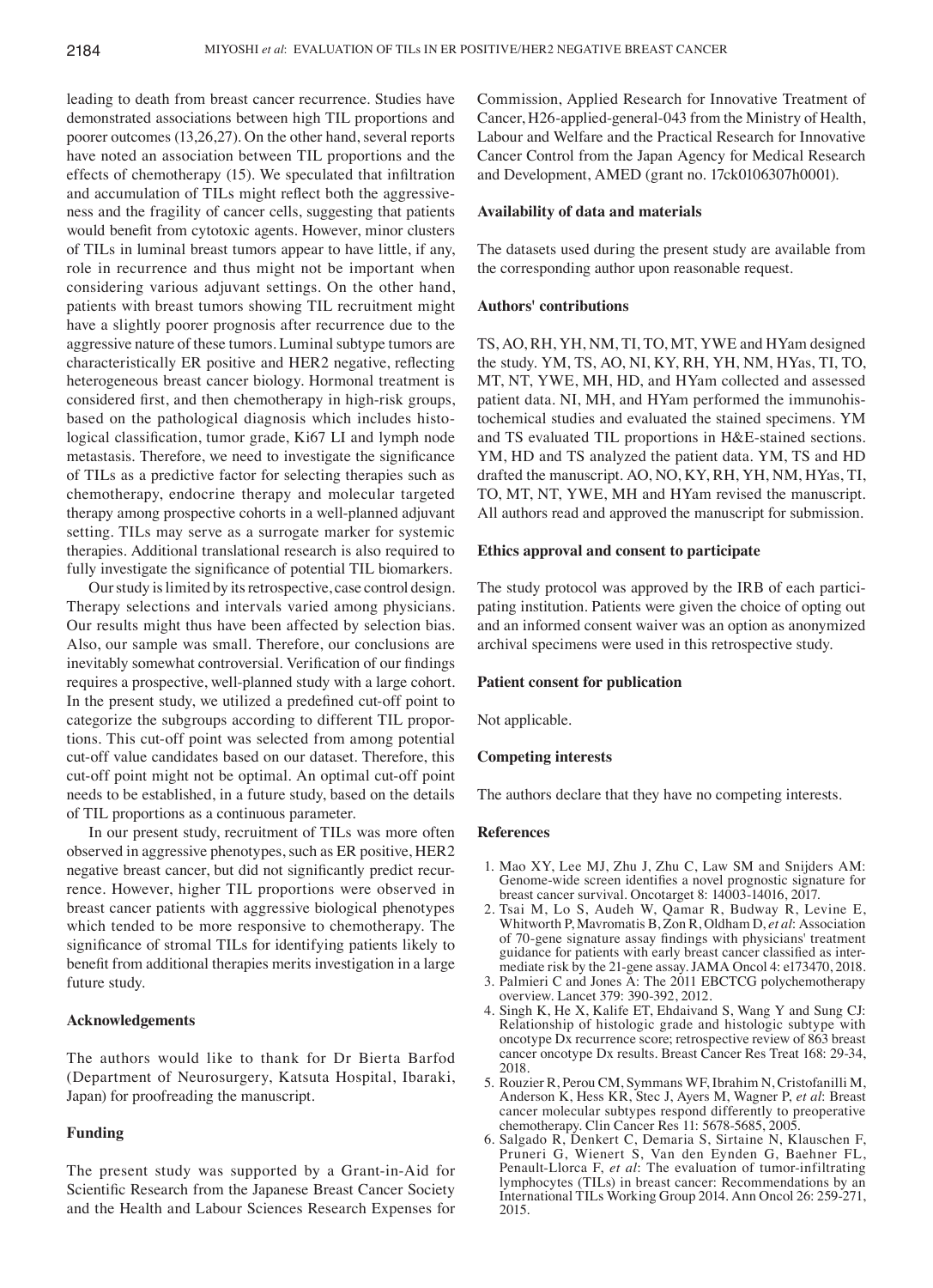- 7. Denkert C, von Minckwitz G, Brase JC, Sinn BV, Gade S, Kronenwett R, Pfitzner BM, Salat C, Loi S, Schmitt WD, *et al*: Tumor‑infiltrating lymphocytes and response to neoadjuvant chemotherapy with or without carboplatin in human epidermal growth factor receptor 2‑positive and triple‑negative primary breast cancers. J Clin Oncol 33: 983‑991, 2015.
- 8. Denkert C, Wienert S, Poterie A, Loibl S, Budczies J, Badve S, Bago‑Horvath Z, Bane A, Bedri S, Brock J, *et al*: Standardized evaluation of tumor-infiltrating lymphocytes in breast cancer: Results of the ring studies of the international immuno‑oncology biomarker working group. Mod Pathol 29: 1155-1164, 2016.
- 9. Dieci MV, Radosevic‑Robin N, Fineberg S, van den Eynden G, Ternes N, Penault‑Llorca F, Pruneri G, D'Alfonso TM, Demaria S, Castaneda C, *et al*: Update on tumor‑infiltrating lymphocytes (TILs) in breast cancer, including recommendations to assess TILs in residual disease after neoadjuvant therapy and in carcinoma in situ: A report of the international immuno‑oncology biomarker working group on breast cancer. Semin Cancer Biol 52: 16‑25, 2018.
- 10. Horimoto Y, Hayashi T and Arakawa A: Pathology of healing: What else might we look at? Cancer Med 5: 3586-3587, 2016.
- 11. Dieci MV, Arnedos M, Delaloge S and Andre F: Quantification of residual risk of relapse in breast cancer patients optimally treated. Breast 22 (Suppl 2): S92‑S95, 2013.
- 12. Demaria S, Volm MD, Shapiro RL, Yee HT, Oratz R, Formenti SC, Muggia F and Symmans WF: Development of tumor‑infiltrating lymphocytes in breast cancer after neoadjuvant paclitaxel chemotherapy. Clin Cancer Res 7: 3025‑3030, 2001.
- 13. Blok EJ, Engels CC, Dekker‑Ensink G, Meershoek‑Klein Kranenbarg E, Putter H, Smit VTHBM, Liefers GJ, Morden JP, Bliss JM, Coombes RC, *et al*: Exploration of tumour‑infiltrating lymphocytes as a predictive biomarker for adjuvant endocrine therapy in early breast cancer. Breast Cancer Res Treat: May 15, 2018 (Epub ahead of print).
- 14. Dieci MV, Frassoldati A, Generali D, Bisagni G, Piacentini F, Cavanna L, Cagossi K, Puglisi F, Michelotti A, Berardi R, *et al*: Tumor‑infiltrating lymphocytes and molecular response after neoadjuvant therapy for HR+/HER2‑ breast cancer: Results from two prospective trials. Breast Cancer Res Treat 163: 295‑302, 2017.
- 15. Denkert C, von Minckwitz G, Darb‑Esfahani S, Lederer B, Heppner BI, Weber KE, Budczies J, Huober J, Klauschen F, Furlanetto J, *et al*: Tumour‑infiltrating lymphocytes and prognosis in different subtypes of breast cancer: A pooled analysis of 3771 patients treated with neoadjuvant therapy. Lancet Oncol 19: 40‑50, 2018.
- 16. Ohtani H, Mori‑Shiraishi K, Nakajima M and Ueki H: Defining lymphocyte‑predominant breast cancer by the proportion of lymphocyte-rich stroma and its significance in routine histopathological diagnosis. Pathol Int 65: 644‑651, 2015.
- 17. Salgado R, Denkert C, Campbell C, Savas P, Nuciforo P, Aura C, de Azambuja E, Eidtmann H, Ellis CE, Baselga J, *et al*: Tumor‑infiltrating lymphocytes and associations with pathological complete response and event‑free survival in HER2‑positive early‑stage breast cancer treated with lapatinib and trastuzumab: A secondary analysis of the NeoALTTO trial. JAMA Oncol 1: 448‑454, 2015.
- 18. Tsoutsou PG, Bourhis J and Coukos G: Tumor‑infiltrating lymphocytes in triple‑negative breast cancer: A biomarker for use beyond prognosis? J Clin Oncol 33: 1297-1298, 2015.
- 19. Garcia‑Teijido P, Cabal ML, Fernández IP and Pérez YF: Tumor-infiltrating lymphocytes in triple negative breast cancer: The future of immune targeting. Clin Med Insights Oncol 10 (Suppl 1): 31‑39, 2016.
- 20. Pruneri G, Gray KP, Vingiani A, Viale G, Curigliano G, Criscitiello C, Láng I, Ruhstaller T, Gianni L, Goldhirsch A, *et al*: Tumor‑infiltrating lymphocytes (TILs) are a powerful prognostic marker in patients with triple-negative breast cancer enrolled in the IBCSG phase III randomized clinical trial 22‑00. Breast Cancer Res Treat 158: 323‑331, 2016.
- 21. Ingold Heppner B, Untch M, Denkert C, Pfitzner BM, Lederer B, Schmitt W, Eidtmann H, Fasching PA, Tesch H, Solbach <sup>C</sup>, *et al*: Tumor‑infiltrating lymphocytes: A predictive and prognostic biomarker in neoadjuvant‑treated HER2‑positive breast cancer. Clin Cancer Res 22: 5747‑5754, 2016.
- 22. Adams S, Gray RJ, Demaria S, Goldstein L, Perez EA, Shulman LN, Martino S, Wang M, Jones VE, Saphner TJ, et al: Prognostic value of tumor-infiltrating lymphocytes in triple‑negative breast cancers from two phase III randomized adjuvant breast cancer trials: ECOG 2197 and ECOG 1199. J Clin Oncol 32: 2959‑2966, 2014.
- 23. Loi S, Michiels S, Salgado R, Sirtaine N, Jose V, Fumagalli D, Kellokumpu‑Lehtinen PL, Bono P, Kataja V, Desmedt C, *et al*: Tumor infiltrating lymphocytes are prognostic in triple negative breast cancer and predictive for trastuzumab benefit in early breast cancer: Results from the FinHER trial. Ann Oncol 25: 1544‑1550, 2014.
- 24. Hida AI, Sagara Y, Yotsumoto D, Kanemitsu S, Kawano J, Baba S, Rai Y, Oshiro Y, Aogi K, Sagara Y and Ohi Y: Prognostic and predictive impacts of tumor-infiltrating lymphocytes differ between Triple-negative and HER2-positive breast cancers treated with standard systemic therapies. Breast Cancer Res Treat 158: 1‑9, 2016.
- 25. Loi S, Sirtaine N, Piette F, Salgado R, Viale G, Van Eenoo F, Rouas G, Francis P, Crown JP, Hitre E, *et al*: Prognostic and predictive value of tumor‑infiltrating lymphocytes in a phase III randomized adjuvant breast cancer trial in node‑positive breast cancer comparing the addition of docetaxel to doxorubicin with doxorubicin‑based chemotherapy: BIG 02‑98. J Clin Oncol 31: 860‑867, 2013.
- 26. Chung YR, Kim HJ, Jang MH and Park SY: Prognostic value of tumor infiltrating lymphocyte subsets in breast cancer depends on hormone receptor status. Breast Cancer Res Treat 161: 409‑420, 2017.
- 27. Denkert C, von Minckwitz G, Darb‑Esfahani S, Lederer B, Heppner BI, Weber KE, Budczies J, Huober J, Klauschen F, Furlanetto J, *et al*: Tumour‑infiltrating lymphocytes and prognosis in different subtypes of breast cancer: A pooled analysis of 3771 patients treated with neoadjuvant therapy. Lancet Oncol 19: 40‑50, 2018.
- 28. Jang N, Kwon HJ, Park MH, Kang SH and Bae YK: Prognostic value of tumor-infiltrating lymphocyte density assessed using a standardized method based on molecular subtypes and adjuvant chemotherapy in invasive breast cancer. Ann Surg Oncol 25: 937‑946, 2018.
- 29. Ogiya A, Yamazaki K, Horii R, Shien T, Horimoto Y, Masuda N, Inao T, Hosoda M, Ishida N, Osako T, *et al*: Post‑relapse survival in patients with the early and late distant recurrence in estrogen receptor-positive HER2-negative breast cancer. Breast Cancer 24: 473‑482, 2017.
- 30. Yamashita H, Ogiya A, Shien T, Horimoto Y, Masuda N, Inao T, Osako T, Takahashi M, Endo Y, Hosoda M, *et al*: Clinicopathological factors predicting early and late distant recurrence in estrogen receptor‑positive, HER2‑negative breast cancer. Breast Cancer 23: 830‑843, 2016.
- 31. Miyoshi Y, Shien T, Ogiya A, Ishida N, Yamazaki K, Horii R, Horimoto Y, Masuda N, Yasojima H, Inao T, *et al*: Differences in expression of the cancer stem cell marker aldehyde dehydrogenase 1 among estrogen receptor‑positive/human epidermal growth factor receptor type 2‑negative breast cancer cases with early, late, and no recurrence. Breast Cancer Res 18: 73, 2016.
- 32. Denkert C, Loibl S, Noske A, Roller M, Müller BM, Komor M, Budczies J, Darb‑Esfahani S, Kronenwett R, Hanusch C, *et al*: Tumor‑associated lymphocytes as an independent predictor of response to neoadjuvant chemotherapy in breast cancer. J Clin Oncol 28: 105‑113, 2010.
- 33. Kotoula V, Chatzopoulos K, Lakis S, Alexopoulou Z, Timotheadou E, Zagouri F, Pentheroudakis G, Gogas H, Galani E, Efstratiou I, et al: Tumors with high-density tumor infiltrating lymphocytes constitute a favorable entity in breast cancer: A pooled analysis of four prospective adjuvant trials. Oncotarget 7: 5074‑5087, 2016.
- 34. Dieci MV, Criscitiello C, Goubar A, Viale G, Conte P, Guarneri V, Ficarra G, Mathieu MC, Delaloge S, Curigliano G and Andre F: Prognostic value of tumor‑infiltrating lymphocytes on residual disease after primary chemotherapy for triple‑negative breast cancer: A retrospective multicenter study. Ann Oncol 25: 611‑618, 2014.
- 35. Watanabe T, Hida AI, Inoue N, Imamura M, Fujimoto Y, AkazawaK, Hirota S and MiyoshiY: Abundant tumor infiltrating lymphocytes after primary systemic chemotherapy predicts poor prognosis in estrogen receptor-positive/HER2-negative<br>breast cancers. Breast Cancer Res Treat 168: 135-145, 2018.
- 36. Wang K, Shen T, Siegal GP and Wei S: The CD4/CD8 ratio of tumor-infiltrating lymphocytes at the tumor-host interface has prognostic value in triple‑negative breast cancer. Hum Pathol 69: 110-117, 2017. 37. Tu MM, Rahim MMA, Sayed C, Mahmoud AB and
- Makrigiannis AP: Immunosurveillance and immunoediting of breast cancer via Class I MHC receptors. Cancer Immunol Res 5: 1016‑1028, 2017.